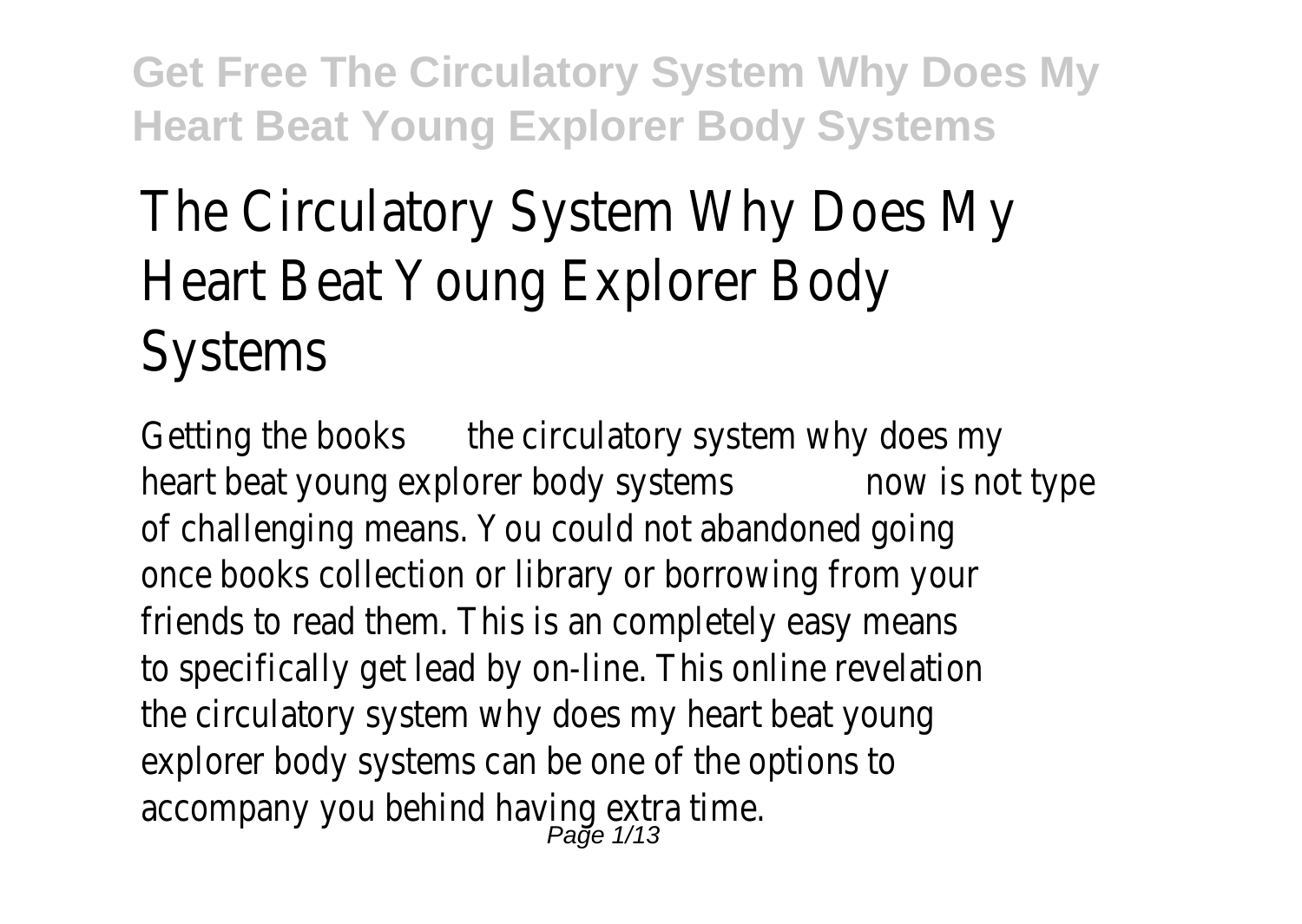It will not waste your time, understand me, the e-book extremely sky you other business to read. Just invest tiny epoch to admission this on-line statement circulatory system why does my heart beat young explorer body systems with ease as evaluation them wherever you are now.

You won't find fiction here – like Wikipedia, Wikibooks devoted entirely to the sharing of knowledge.

The Circulatory System Why Does

The circulatory system, also known as the cardiovascular system, is a vast network of organs and blood vessels that acts both as a delivery and waste removal syster<br> $P_{\text{age 2/13}}$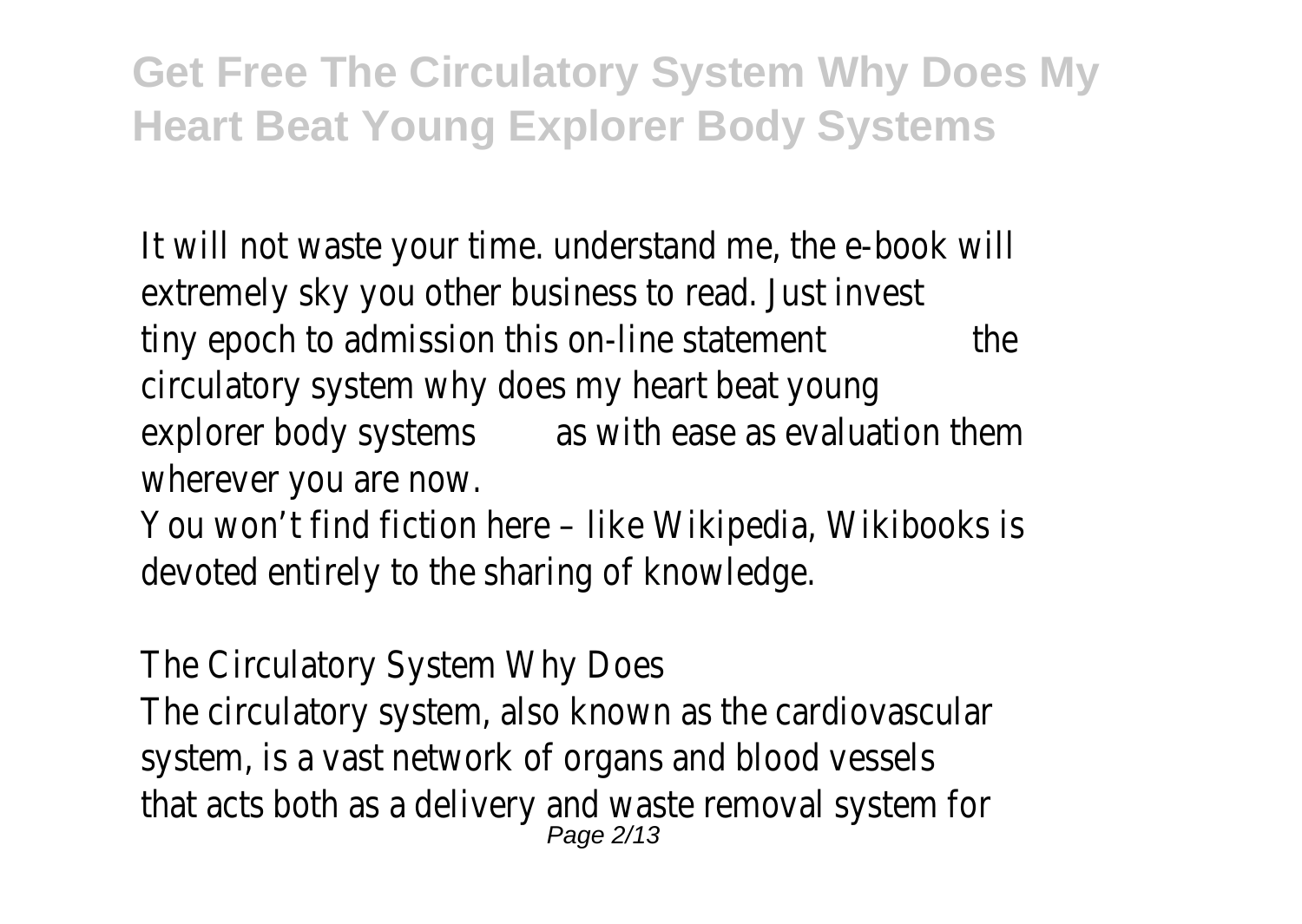the body. Nutrients, oxygen and hormones are delivered to every cell and as these necessities are provided,...

The Circulatory System: An Amazing Circuit That Keeps Our ...

The blood circulatory system (cardiovascular system) delivers nutrients and oxygen to all cells in the body. It consists of the heart and the blood vessels running through the entire body. The arteries carry blood away from the heart; the veins carry it back to the heart.

How does the blood circulatory system work? - Natior ...

The blood circulatory system (cardiovascular system)<br>Page 3/13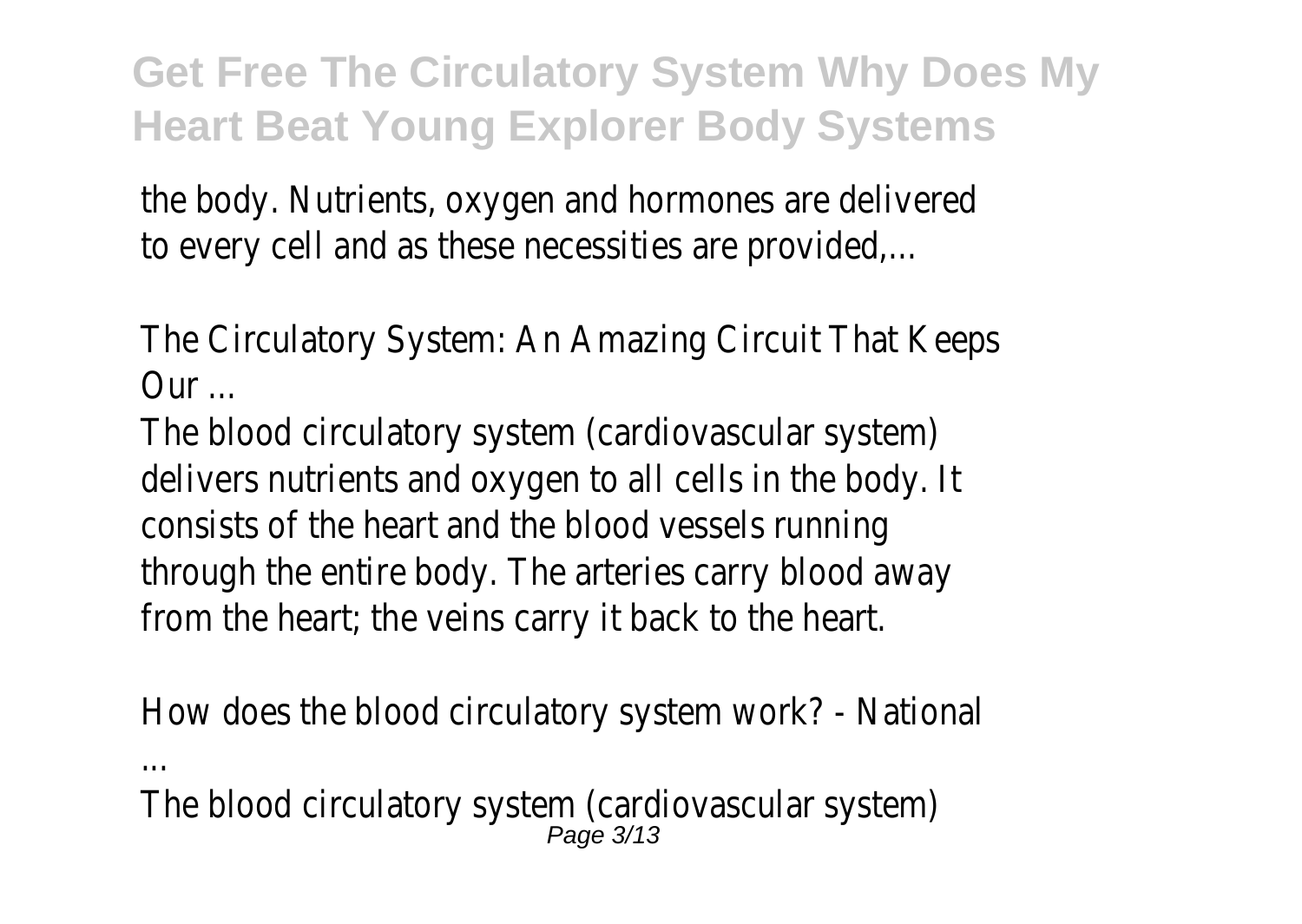delivers nutrients and oxygen to all cells in the body. It consists of the heart and the blood vessels running through the entire body. The arteries carry blood away from the heart; the veins carry it back to the heart.

How does the blood circulatory system work? - Inform ...

The circulatory system is important because it is transports blood and other materials throughout the body. Without the circulatory system, the body does not receive oxygen, and the heart and lungs fail to work. The main organ of the circulatory system is the heart, whit is responsible for pumping oxygenated blood throughout the body.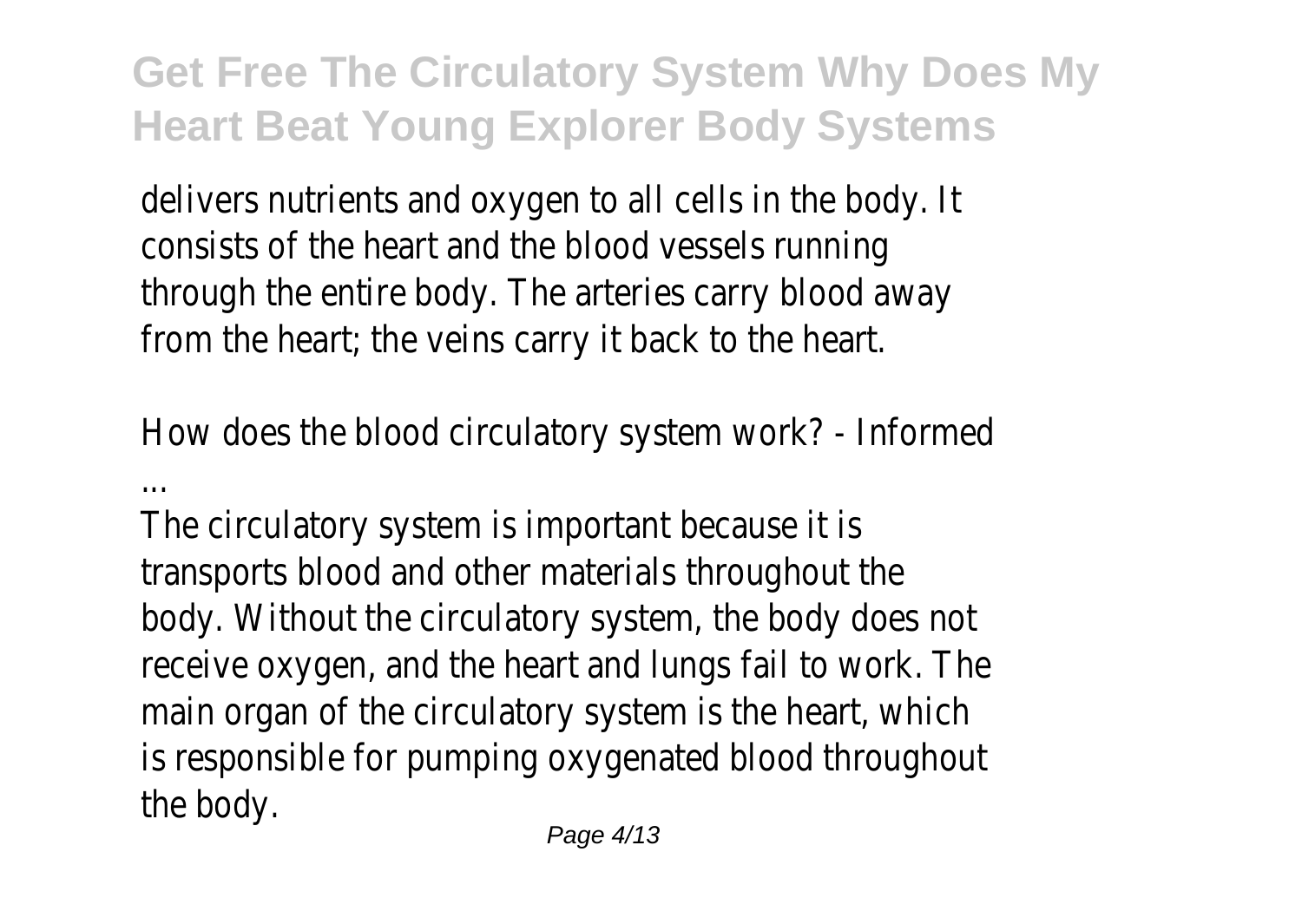Why Is the Circulatory System Important? | Reference.com

The circulatory system moves oxygenated blood to the body's tissues and the returns the oxygen depleted blood to back to the lungs to become oxygenated once again. The respiratory system replenishes the air in the lung with air from the environment.

Why does the circulation system need the respiratory These are the main roles of the circulatory system. The heart, blood and blood vessels work together to service the cells of the body. Using the network of arteries, vert and capillaries, blood carries carbon dioxide to the lung Page 5/13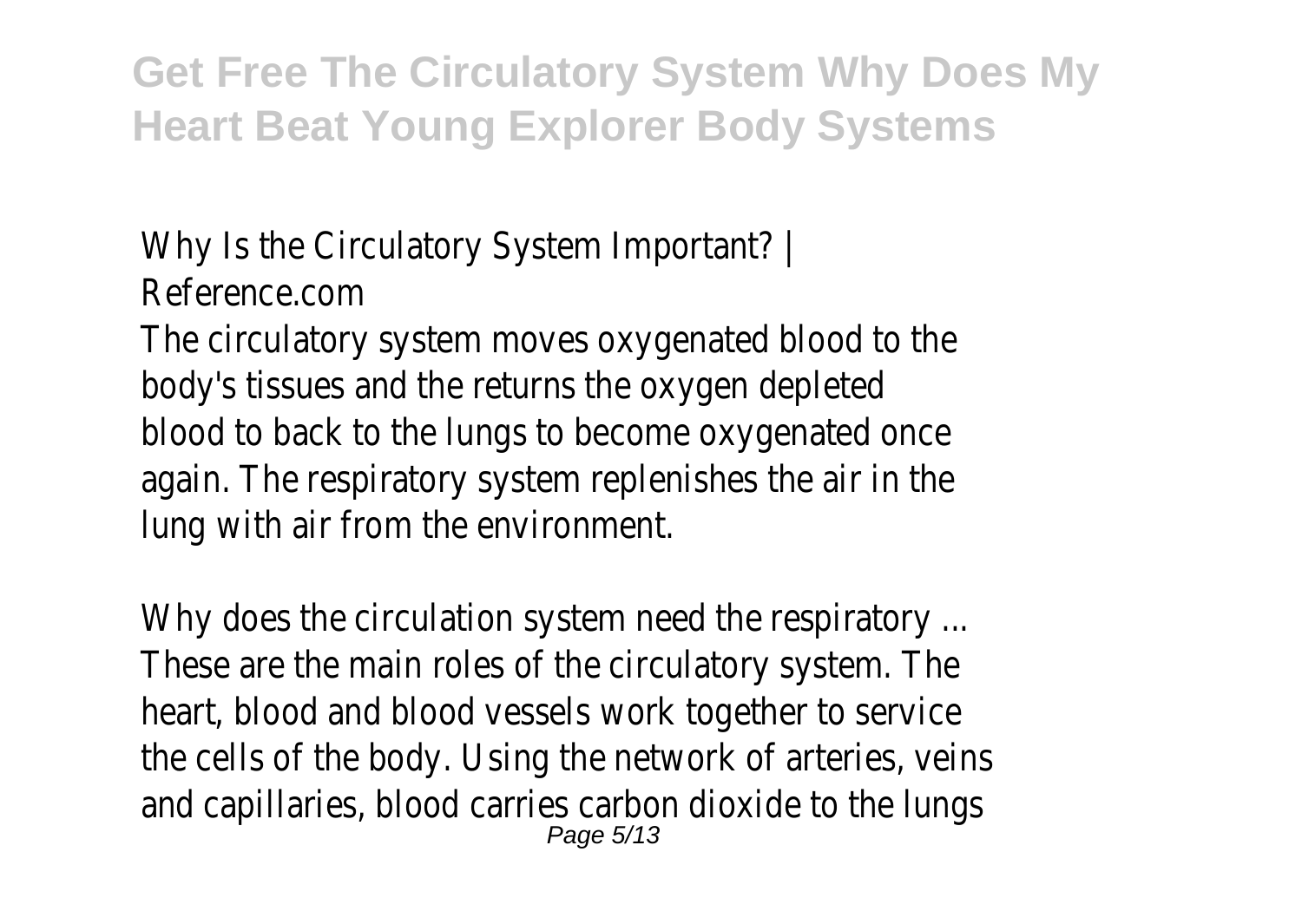(for exhalation) and picks up oxygen.

Circulatory system - Better Health Channel When a person inhales, the lungs expand and fill with fresh air. The respiratory system interacts with the circulatory system to transfer oxygen from fresh air to red blood cells in the lung arteries while also releasing carbon dioxide from the blood into the air in the lungs. When a person exhales, this used air leaves the body.

The Respiratory and Circulatory System in the Human Body ...

The circulatory system, also known as the cardiovascular system, consists of the organs and fluids that transportion, consists of the organs and fluids that transporti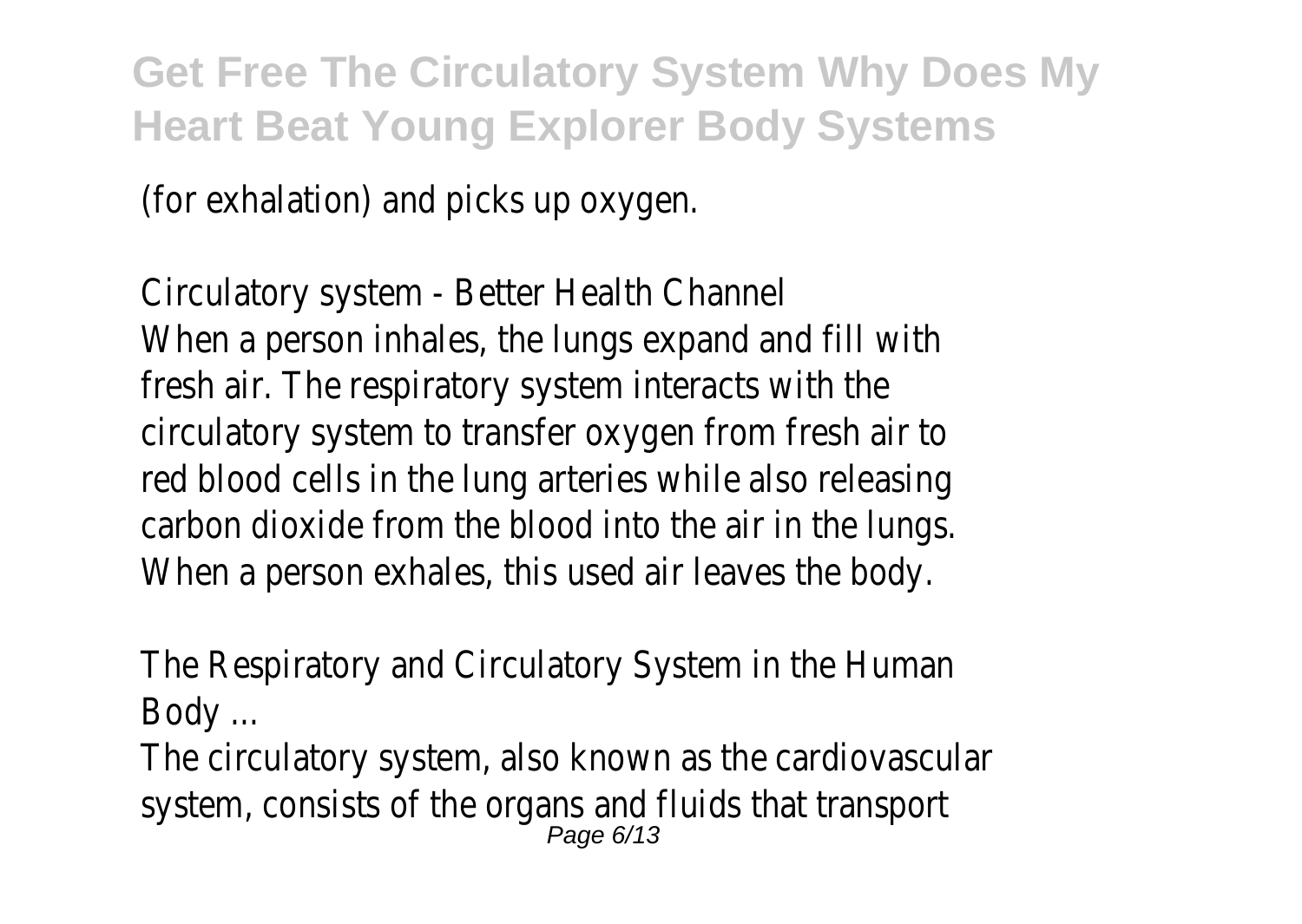materials across the body. All vertebrates, including humans, have a closed circulatory system, which mean that blood remains within blood vessels and does not directly interact with body tissues.

Circulatory System - Definition, Function and Parts ... Circulatory system, system that transports nutrients, respiratory gases, and metabolic products throughout living organism, permitting integration among the various tissues. The process of circulation includes the intake of metabolic materials, the conveyance of these materials throughout the organism,...

Circulatory system | anatomy | Britannica<br>Page 7/13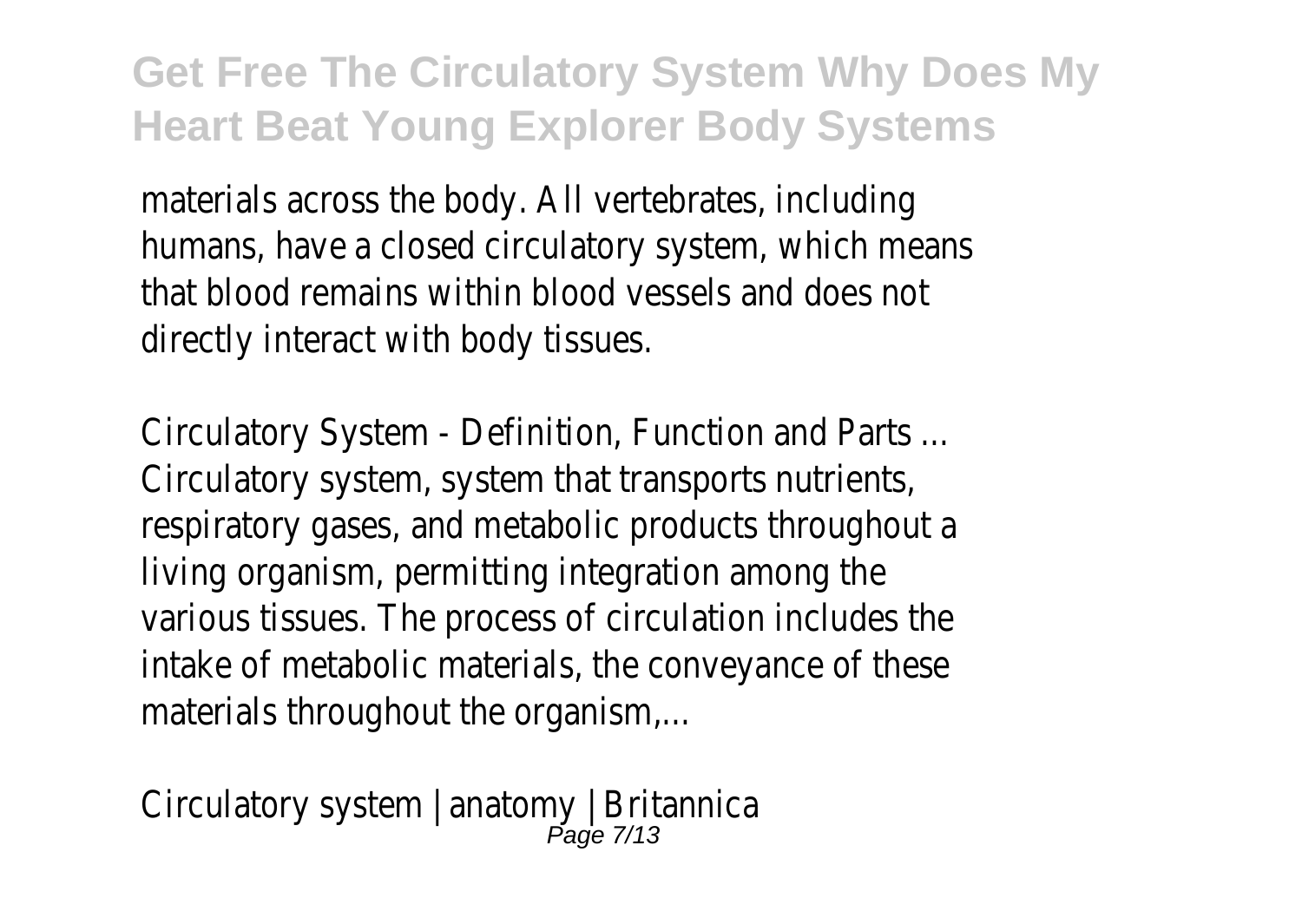because the circulatory system feeds the oxygen to the respiratory system and the respiratory system uses it feed nutrients to the rest of the body Asked in Respiratory System What systems does...

Why does the respiratory system need the circulatory The circulatory system, also called the cardiovascular system or the vascular system, is an organ system that permits blood to circulate and transport nutrients (sue as amino acids and electrolytes), oxygen, carbon dioxid hormones, and blood cells to and from the cells in the body to provide nourishment and help in fighting diseases, stabilize temperature and pH, and maintain homeostasis.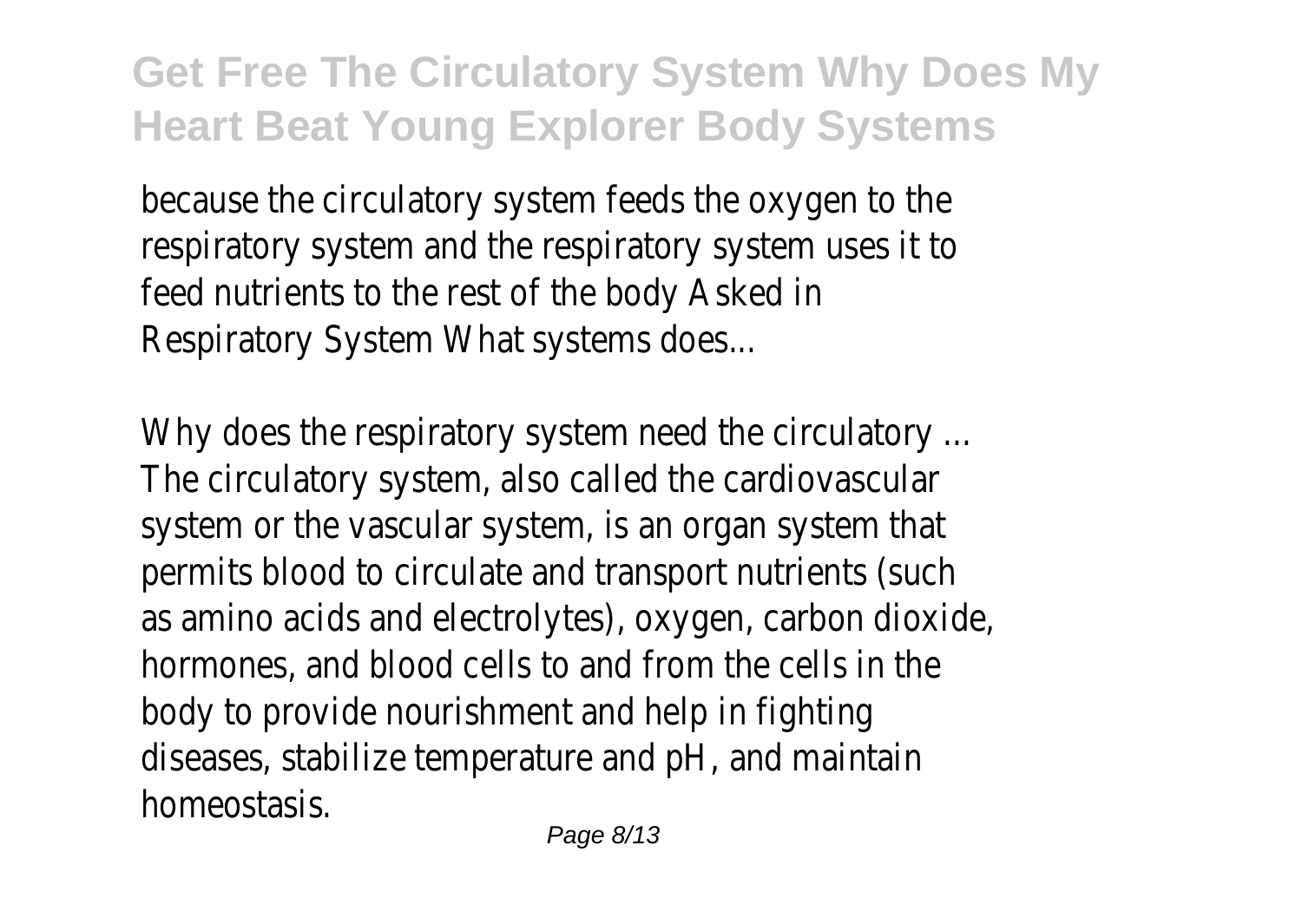Circulatory System (band) - Wikipedia

We see and hear about hearts everywhere. A long time ago, people even thought that their emotions came from their hearts, maybe because the heart beats faster when a person is scared or excited. Now we know that emotions come from the brain, and in this case, the brain tells the heart to speed up ...

Your Heart & Circulatory System (for Kids) - Nemours The circulatory system works thanks to constant pressure from the heart and valves throughout the bo This pressure ensures that veins carry blood to the heart and arteries transport it away ...<br> $P_{\text{Page 9/13}}$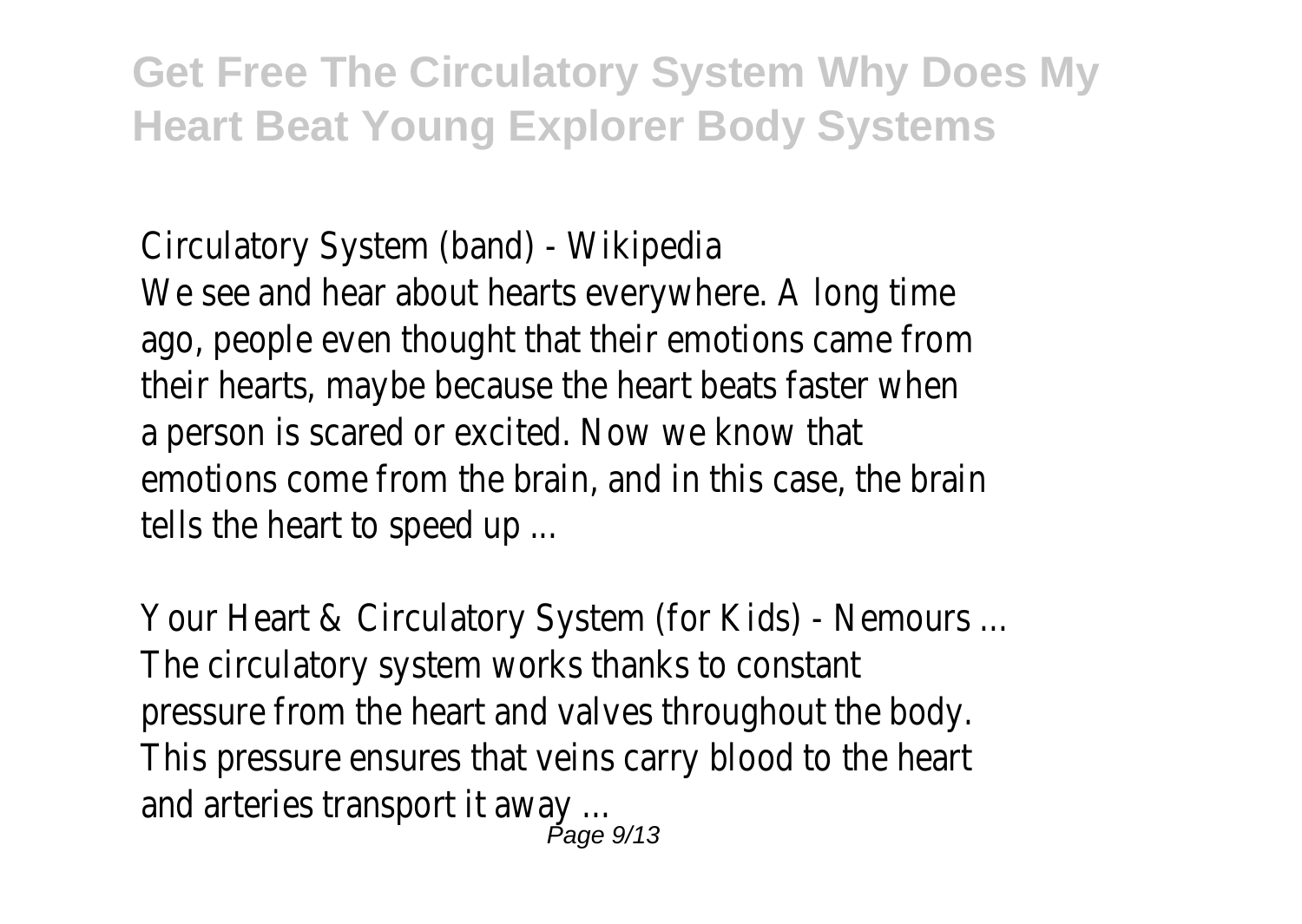Circulatory System Anatomy, Diagram & Function | **Healthline** 

The circulatory system works hard in helping your bod to balance and maintain healthy chemical concentrations during exercise. Regular physical activity helps increase the efficiency of the circulation system's activity during exercise.

What Happens to the Circulatory System During Exerc ...

The circulatory system serves to move blood to a site sites where it can be oxygenated, and where wastes be disposed. Circulation then serves to bring newly Page 10/13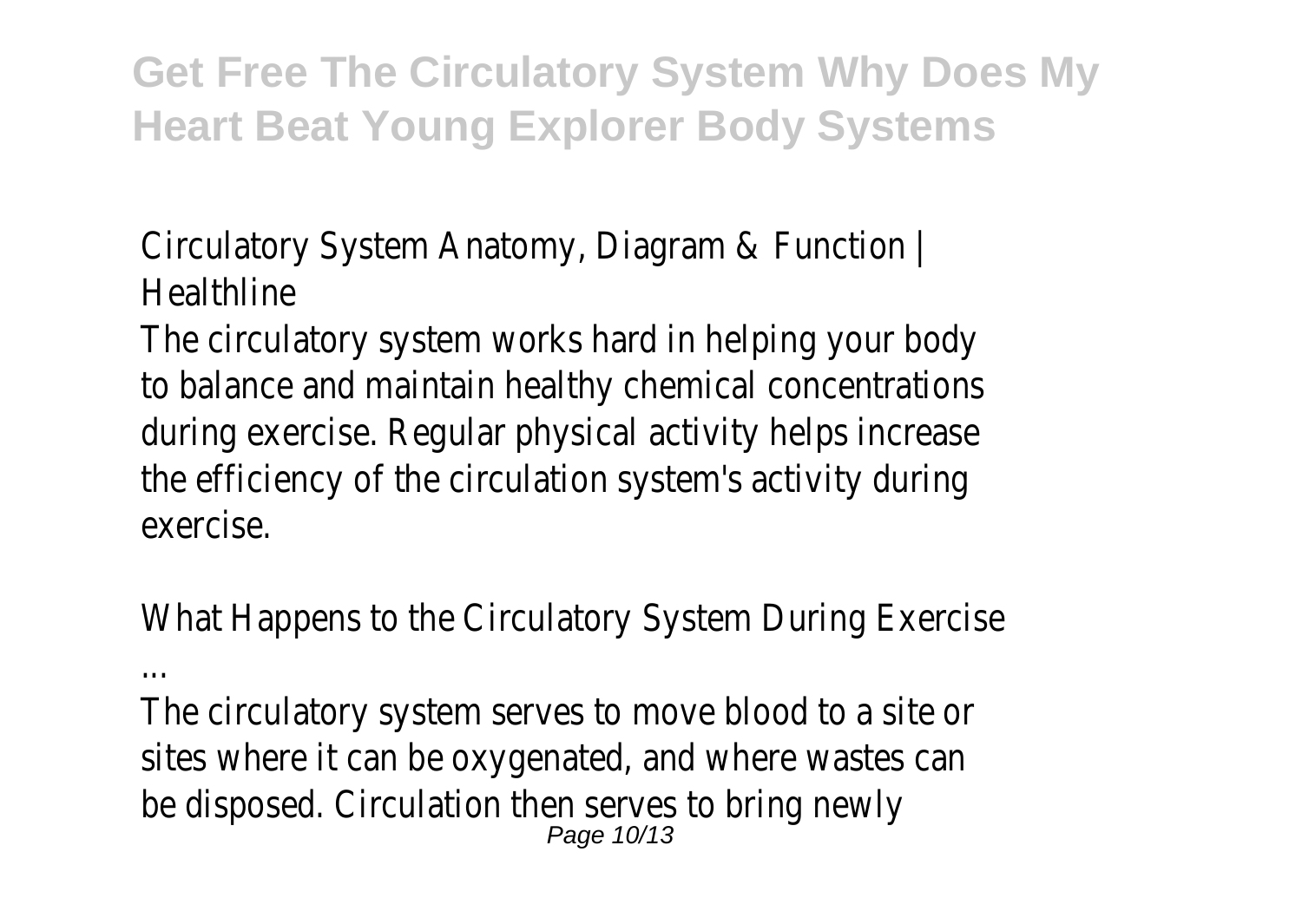oxygenated blood to the tissues of the body.

Types of Circulatory Systems: Open vs. Closed The bloodstream absorbs glucose, which your circulatory system distributes throughout the body. The provides your body enough energy then. That's not all. When it comes to fats digested, the circulatory system carries them all over your body to make them available.

How Do the Digestive, Respiratory and Circulatory Wo ...

The circulatory system can be thought of as a highwa system that runs throughout the body. Circulatory system is analogous to a highway system : Just as